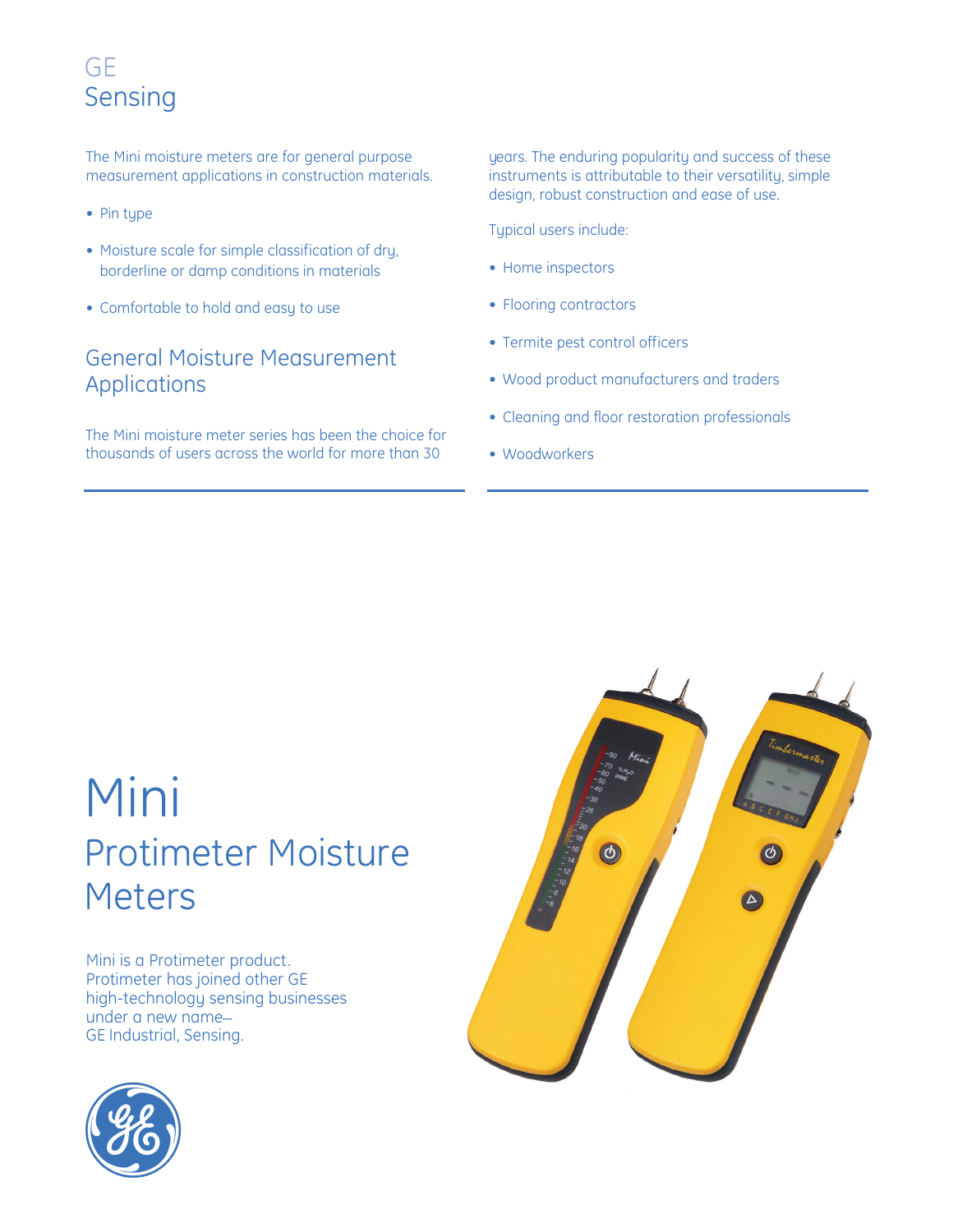# GE Sensing

#### Building Surveying

The Mini is ideal for assessing the moisture condition in buildings. A color-coded scale enables the user to assess the moisture level of wood and dry wall at a glance. The numerical values represent the actual percent moisture content of wood (% MC) and the wood moisture equivalent (WME) of concrete, dry wall and other materials. The Mini can be used to determine if the fabrics of a building are in a dry, borderline or damp condition.

Optional hammer electrode and deep wall probes can be used with the Mini to measure the moisture level at depths in walls and floors, regardless of the surface condition. These options are useful accessories when investigating the cause of moisture problems within buildings.

#### Quality Control Applications

The Mini is a precision instrument suitable for a wide range of quality control applications on construction sites, for manufacturers and storage

environments. Contractors use the meter to assess if plasterwork is sufficiently dry for painting. Manufacturers of wooden products such as furniture, roof trusses and pallets use the Mini for checking the moisture content of timber as delivered, and through the manufacturing process. Home inspectors check moisture levels to assess the risk of mold grade.

When taking readings in awkward positions, the Mini can be used with the moisture probe and lead, supplied as standard with the instrument.



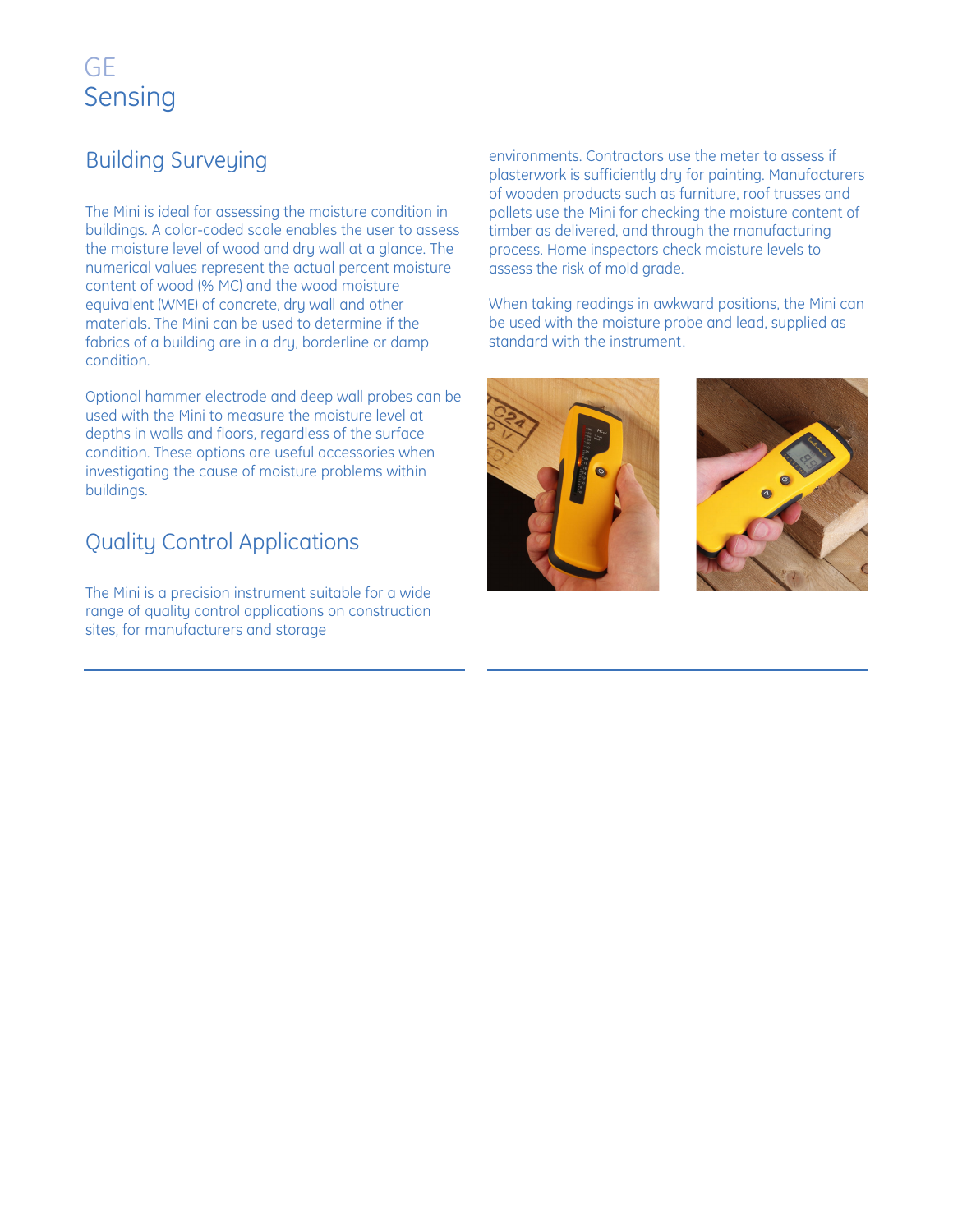#### GE Sensing

# Mini Specifications

**Calibration Chart** 150 commonly used species

**Plug in** Extension pin probe (Included)

**Calibration** Check device (Included)

**Case** Pouch with belt loop (Included)

**Warranty** One year parts and labor

**Options** Hammer electrode Deep wall probes

#### Mini

Low cost, analog pin-type moisture meter

**Range** 6% to 90% numerical label

**Display** 60 LEDs\_green (dry), yellow (at risk) and red (wet)

**Part Number** BLD2000

**Power** 9 V (Included)



Calibra

*Mini kit Timbermaster Mini kit*

#### Timbermaster™ Mini

Low cost, digital pin-type moisture meter

**Range** 7% to 99.9%

**Display** Digital, resolution 1/10 of 1%

**Species Correction** Nine species groups built in

**Part Number** BLD5604

#### Technical Specifications

**Weight, Including Batteries** .330 lbs (150g)

**Dimensions** 7.02 in x 1.09 in x 1.91 in (180 mm x 28 mm x 49 mm)

**Batteries** 2 AA (Included)

**Measurement Range % WME** 6% to 90%